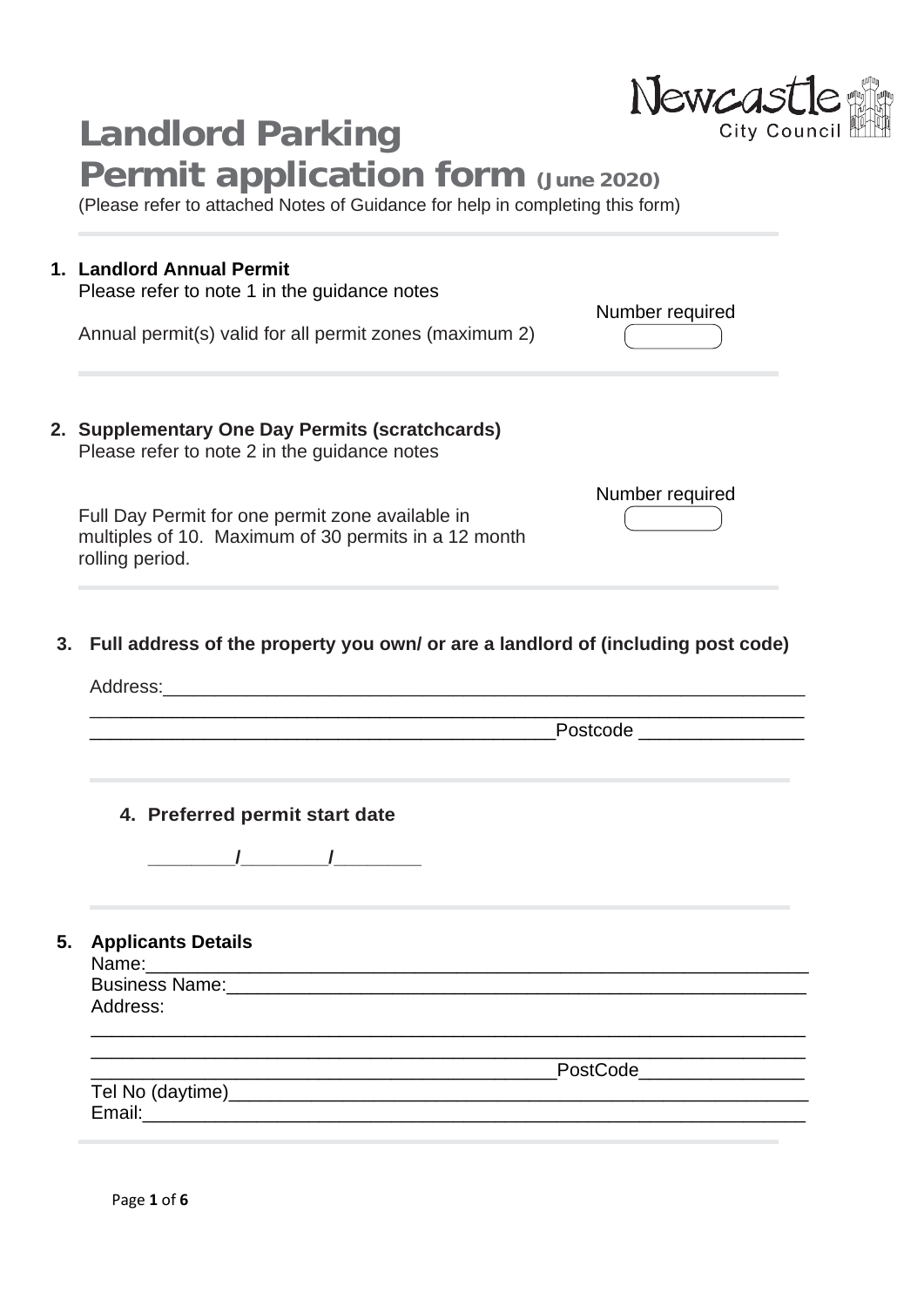# **6. Supporting Documents**

**Proof of property ownership / landlord status**– please provide a photocopy of **one** of the following documents which shows that you own the property or are a landlord of the property. If you are applying for discounted permits as a Newcastle City Council accredited landlord you must also provide documentation to show your accreditation.

| <b>Permit Type</b>                                                                                                                                    | $\overline{\checkmark}$ | Documents you will be supplying                                                                  |
|-------------------------------------------------------------------------------------------------------------------------------------------------------|-------------------------|--------------------------------------------------------------------------------------------------|
| <b>One Day Permits</b><br>£20.00 for the first book of 10.<br>£40.00 for the second book of 10.<br>£80.00 for the third book of 10.                   |                         | A current tenancy agreement for the property.                                                    |
|                                                                                                                                                       |                         | A copy of Land Registry title deeds for the                                                      |
|                                                                                                                                                       |                         | property showing that you are the property owner.                                                |
|                                                                                                                                                       |                         | A mortgage statement dated within the last 12<br>months.                                         |
| Annual Permit (£300.00)                                                                                                                               |                         | A current tenancy agreement for the property                                                     |
|                                                                                                                                                       |                         | A copy of Land Registry title deeds for the                                                      |
|                                                                                                                                                       |                         | property showing that you are the property owner.                                                |
| One Day Permits (Accredited<br>Landlord)<br>£00.00 for the first book of 10.<br>£40.00 for the second book of 10.<br>£80.00 for the third book of 10. |                         | A current tenancy agreement for the property.                                                    |
|                                                                                                                                                       |                         | A copy of Land Registry title deeds for the                                                      |
|                                                                                                                                                       |                         | property showing that you are the property owner.                                                |
|                                                                                                                                                       |                         | A mortgage statement dated within the last 12<br>months.                                         |
|                                                                                                                                                       |                         | Additional documentation to show that you are a<br>Newcastle City Council accredited landlord.   |
| One Day Permits (Accredited<br>Landlord) £200.00                                                                                                      |                         | A current tenancy agreement for the property.                                                    |
|                                                                                                                                                       |                         | A copy of Land Registry title deeds for the<br>property showing that you are the property owner. |
|                                                                                                                                                       |                         |                                                                                                  |
|                                                                                                                                                       |                         | A mortgage statement dated within the last 12<br>months.                                         |
|                                                                                                                                                       |                         | Additional documentation to show that you are a<br>Newcastle City Council accredited landlord.   |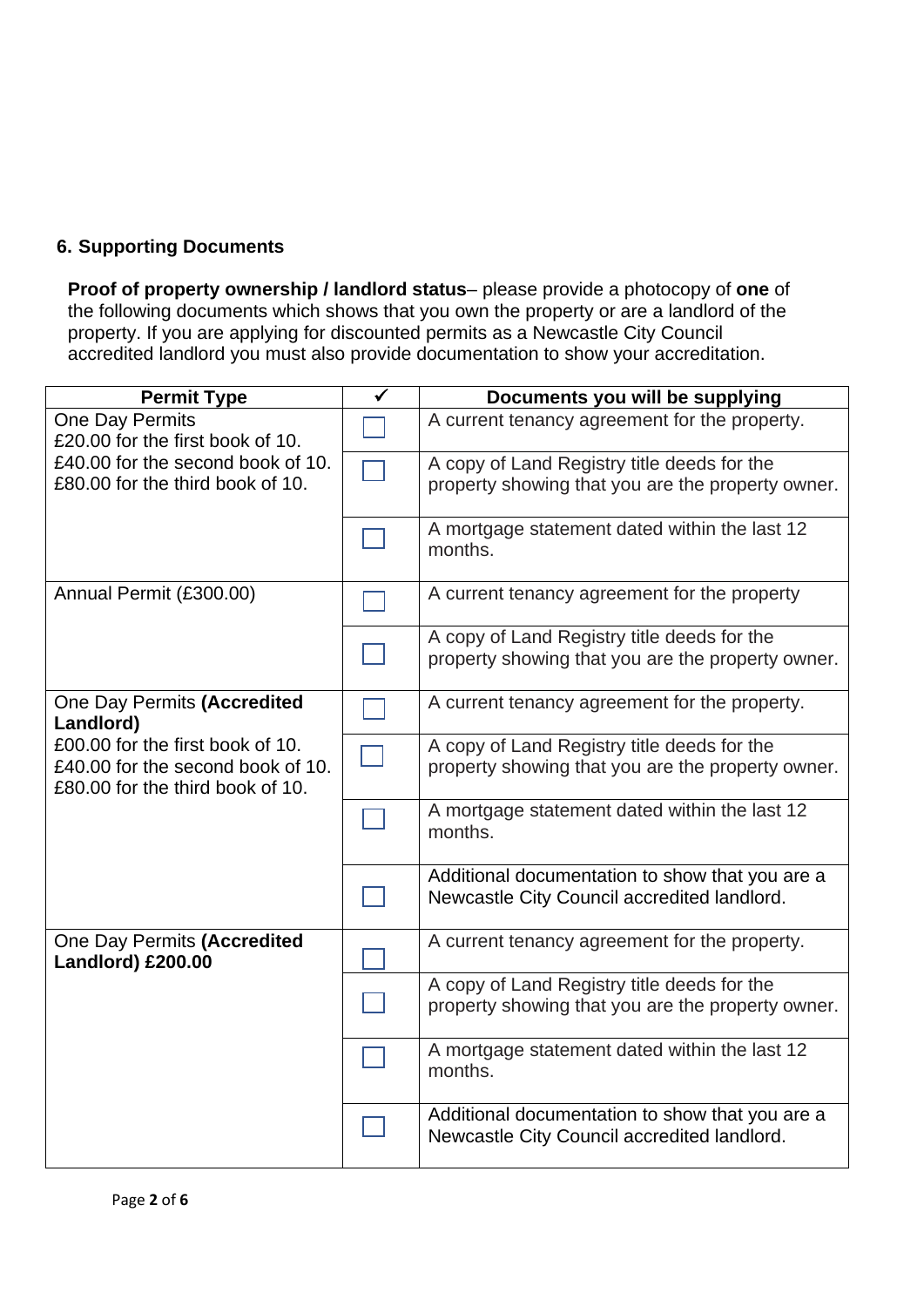# **7. Terms and conditions**

- **1.** Permits may only be used to visit a property owned; managed or maintained by the landlord/letting agent that is within a permit parking zone. The permit is only valid for the duration of the visit to the property and cannot be used for any other purpose.
- **2.** Permits may not be used in car parks except those as included within a permit scheme during consultation with stakeholders.
- **3.** A permit showing a registration number may only be used on the vehicle with that number.
- **4.** If a physical permit has been issued, the permit must be displayed prominently on the dashboard/front windscreen of the vehicle so that all of the particulars on it are visible from the outside of the vehicle.
- **5.** Where road markings are present, vehicles must be parked entirely within the limits of the marked out bay.
- **6.** Whilst the vehicle is in the parking place it must not be used in conjunction with selling or offering for hire of any service.
- **7.** Physical permits will only be issued through the post to the address submitted on the application.
- **8.** All vehicles using permits must be parked in accordance with the "City of Newcastle upon Tyne (On Street Parking Places) Order 2009"as from time to time may be amended, extended, re-enacted or replaced.
- **9.** Physical permits shall be returned to the Council if the holder ceases to be a landlord or letting agent for a property within a permit parking zone.
- **10.**Virtual parking permits shall be cancelled from use if the holder ceases to be a landlord or letting agent for a property within a permit parking zone.
- **11.**Misuse of a permit, forging or possessing a forged permit or making a false statement for the issue of a permit are all offences which may carry a substantial fine.
- **12.**This permit does not guarantee the holder a space or an exclusive right to a space, nor does it render the Council subject to any liability in respect of theft of, or damage to any vehicle in a parking place, or the contents or fittings of any such vehicle.
- **13.**A charge of £10.00 may be applied to replace lost or stolen annual physical permit and a Lost Permit Application form is required to be submitted to the Council.
- **14.**Unused annual permits returned/cancelled within 14 days will be entitled to a full refund.
- **15.**Annual permits returned/cancelled after 14 days will be entitled to a refund based on the number of full weeks left of the permit from the date it is returned to the Council minus a £10.00 administration charge.
- **16.**Unused full books of scratchcards returned/cancelled within 14 days will be entitled to a full refund.
- **17.**Scratchcards returned/cancelled after 14 days are not eligible for a refund.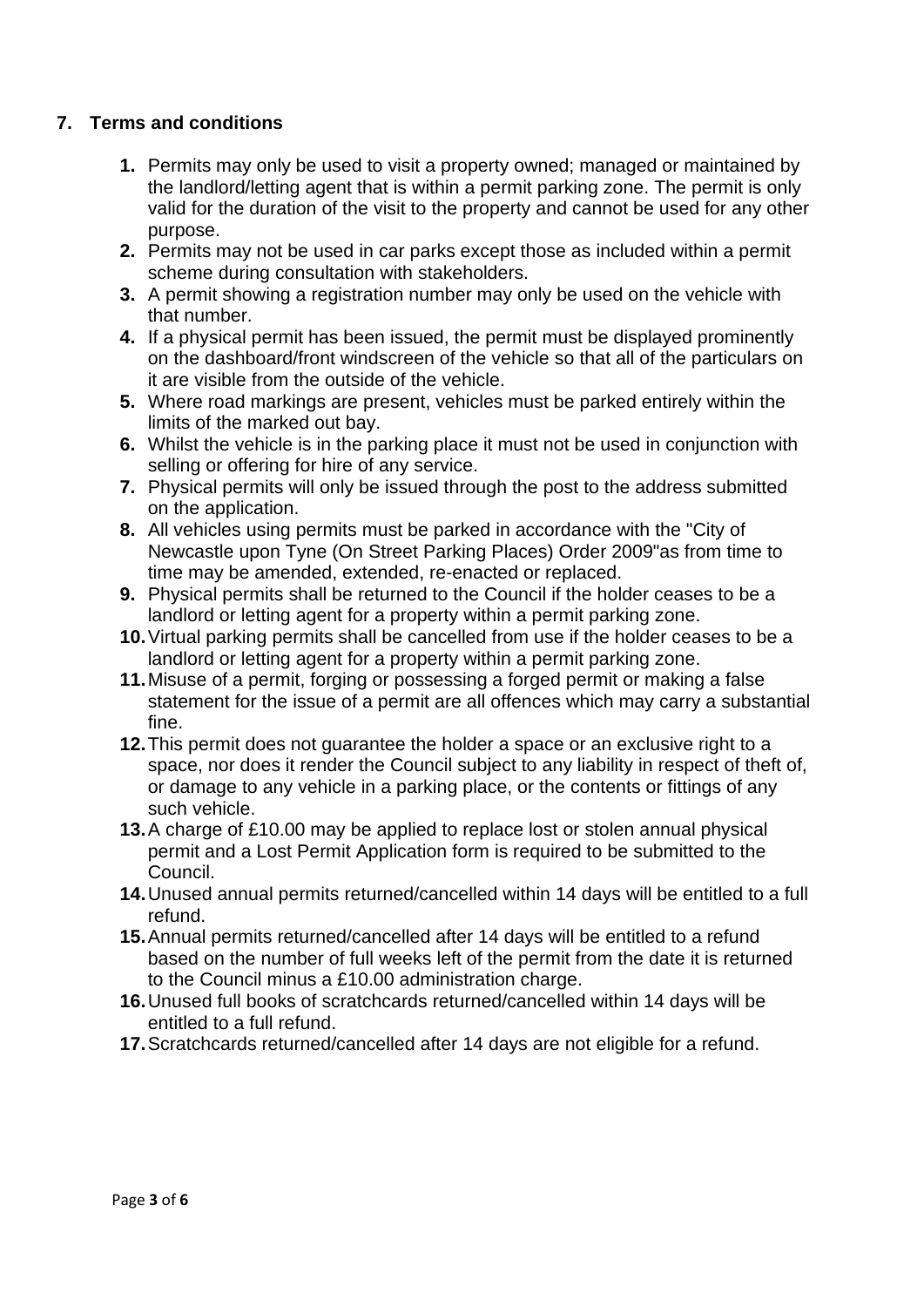# **8. Data Protection Information**

Personal data will be collected in order to process your application for a permit and enforce the parking terms and conditions of use of the permit. Your personal data may be collected, processed, shared and retained in order to carry out the performance of a public task and fulfil our legal obligations in the following ways:

- To establish eligibility for a permit.
- Shared with third parties for appeals and enforcement.
- Shared with the police or security organisations to prevent or detect crime.

# **Your Data Rights**

In relation to the personal data which we may hold about you, you have the right to request to: Be **informed**, have **access** or **rectify** incorrect information. You also have the right to **object** to or **restrict** our processing of your data. Under Data Protection law we must verify your identity and explain to you our reasons if we do not agree to carry out your request.

### **Contact and Further Information for data protection queries**

If you would like more information about how we use your data, please read our Privacy Policy: [https://www.newcastle.gov.uk/dataprotection.](https://www.newcastle.gov.uk/dataprotection) Data protection questions can be made via telephone on 0191 211 6500, by email to [dataprotection@newcastle.gov.uk](mailto:dataprotection@newcastle.gov.uk) or in writing to Data Protection, Newcastle City Council, 6<sup>th</sup> Floor, Civic Centre, Barras Bridge, Newcastle upon Tyne NE1 8QH

You have the right to complain to the Information Commissioner's Office at [www.ICO.org.uk.](http://www.ico.org.uk/)

# **8. Signature**

Please note it is an offence to supply false or misleading information for the supply of a permit. This authority is required by law to protect the public funds it administers. It may share information provided to it with other bodies responsible for auditing or administrating public funds, in order to prevent and detect fraud.

I certify that the above details are correct and I accept the terms and conditions as set out above.

Signed: \_\_\_\_\_\_\_\_\_\_\_\_\_\_\_\_\_\_\_\_\_\_\_\_\_\_\_ Date: \_\_\_\_\_\_\_\_\_\_\_\_\_\_\_\_\_\_\_\_\_\_\_\_

**Return to – Newcastle Parking Services Parking Permit Unit Po Box 2BL Newcastle upon Tyne NE99 2BL**

Page **4** of **6 4.30pm Monday to Friday [parkingpermits@newcastle.gov.uk](mailto:parkingpermits@newcastle.gov.uk)If you have a query please give us a call on telephone (0191) 277 2728, 8.30am-**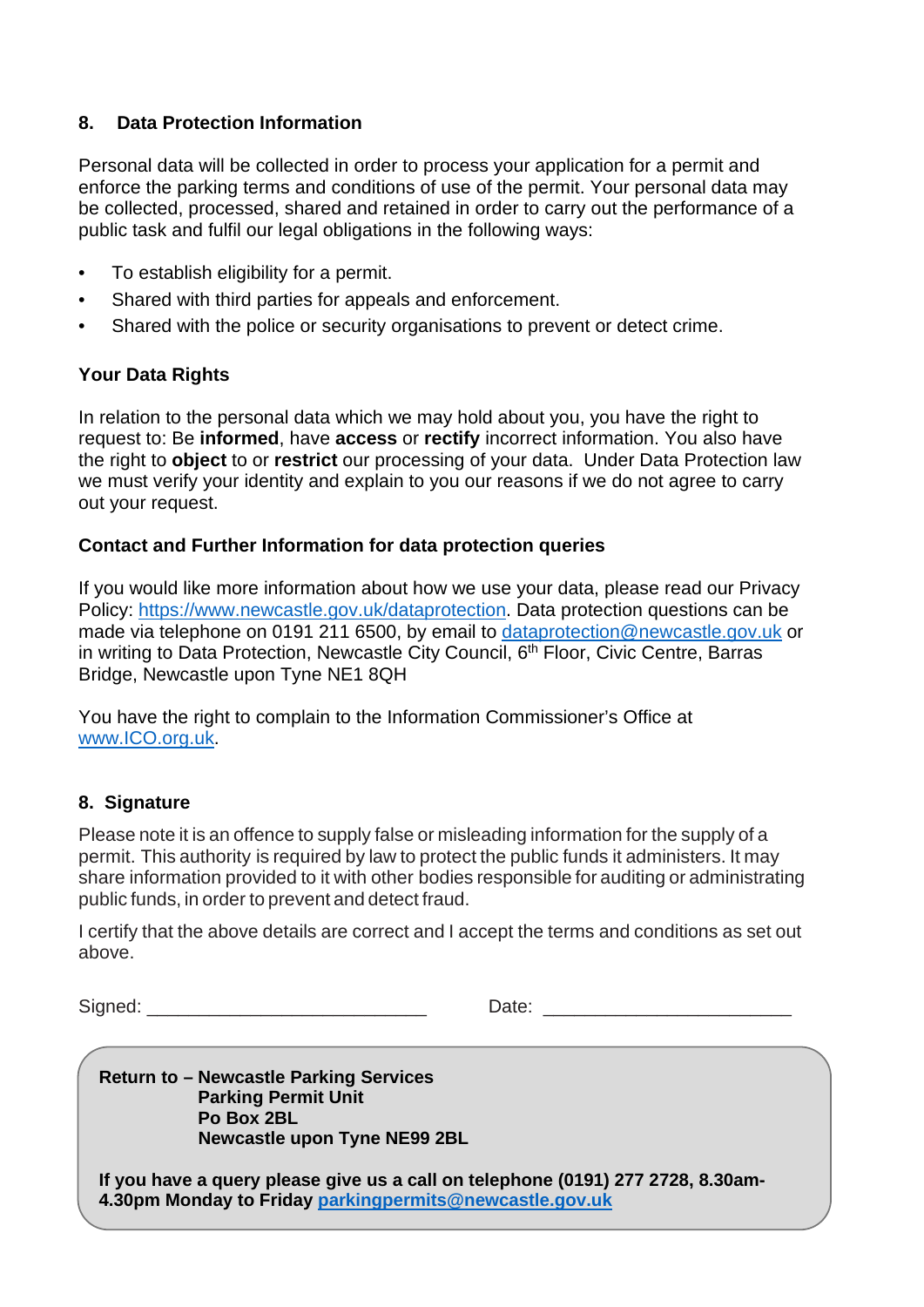# **How do I apply for a permit-Notes of guidance**

The following notes provide guidance relating to relevant sections of the application form and on what supporting documentation you need to submit with your application.

Please also note that applicants should give a minimum of 14 days notice in making applications for permits. Completed application forms should be returned by post to, Newcastle Parking Services, Parking Permit Unit, Po Box 2BL, NE99 2BL.

Failure to provide the necessary documentation or signing the application form will delay the processing of your application and the issue of permits.

Any documents submitted to support the application should be photocopies rather than originals. Newcastle Parking Services will not accept responsibility for original documents that have been submitted and been subsequently lost or damaged in the post.

#### **1 –Annual permits**

**Annual Permit -** this permit entitles a landlord/letting agent to park with exemption in any permit zone during the times of permit scheme restriction whilst visiting one of their owned/managed properties. The permit is only valid for the duration of the visit to this property and cannot be used to gain parking exemptions whilst the permit holder is visiting a property that is not owned or managed by the permit holder.

The application must be accompanied by proof of ownership of at least 1 property within a permit parking scheme. This can include a signed tenancy agreement to confirm you are the landlord of the property; a mortgage statement; deeds or a land registry document. Letting agents managing properties on behalf of a landlord can provide proof in the form of a signed contract for property management or a tenancy agreement.

If you are applying for discounted landlord permits as a Newcastle City Council accredited landlord you must supply documentation to show your accreditation.

Note that the permits do not provide exemption for the following types of bay: pay and display, electric vehicle charging bays; loading bays; disabled bays; taxi bays; motorcycle bays; pedal cycle bays; or car club bays.

#### **2 - Supplementary Scratch cards**

**Single Day Permit - Landlords –** the application must be supported by proof of the ownership of a dwelling (for example mortgage statement) or legal documentation (for example contract) proving a Management Agency is legally responsible for the property.